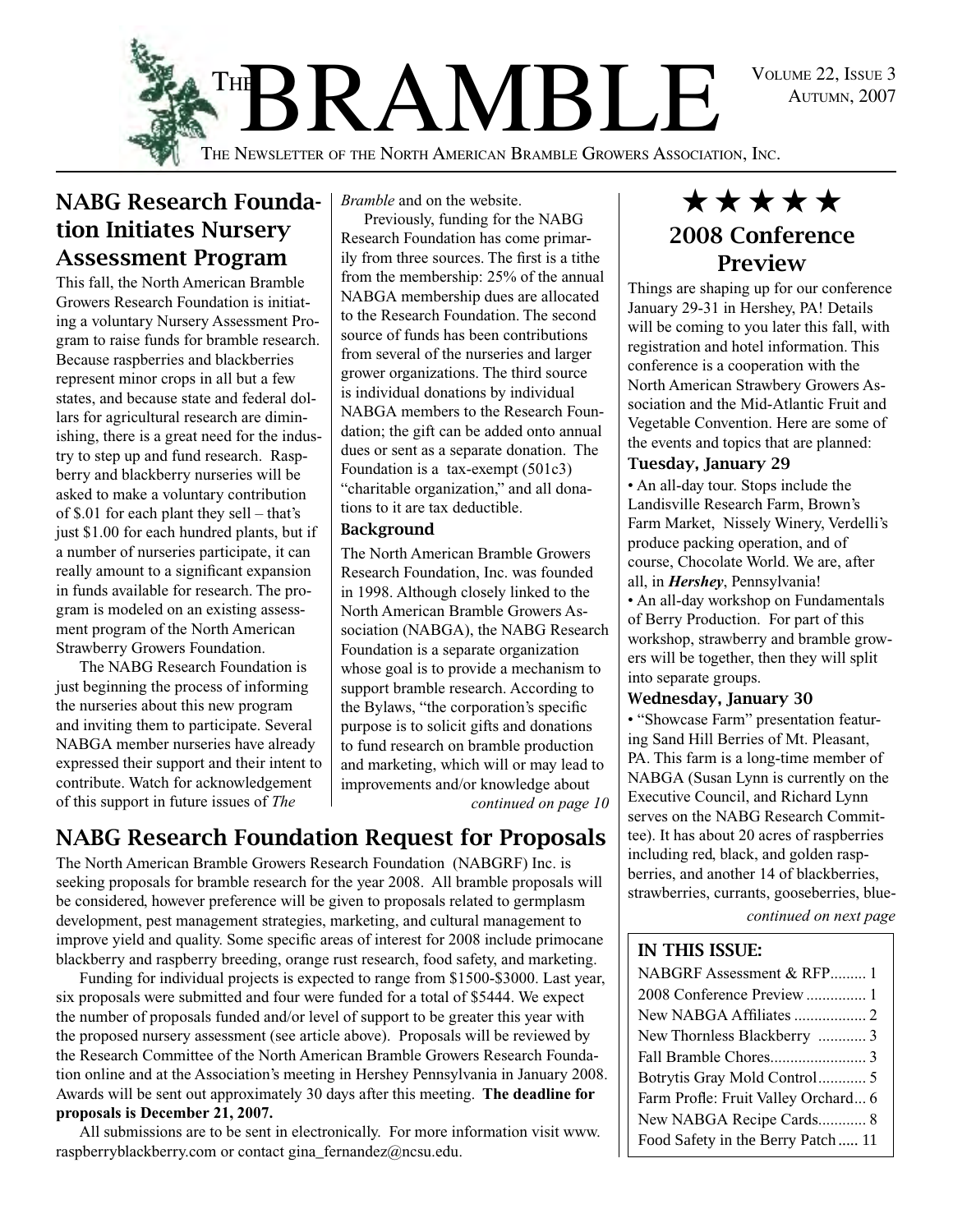### NABGA NEWS

# New NABGA Affiliates

This fall, NABGA welcomes its first two affiliate organizations. This affiliates program, announced in the Summer issue of *The Bramble*, encourages other organizations to become members of NABGA. Both organizations benefit from working together; individual members of the affiliate organization are also offered reduced NABGA membership rates.

If you are involved with a local or regional organization that might be interested in becoming an affiliate, contact the NABGA office.

### Washington Red Raspberry **Commission**

The WRRC was formed in 1976 to support and promote the raspberry industry. We are comprised of 11 grower board members who oversee programs that facilitate cultural and harvesting improvements, and regulate unfair trade practices within the industry.

We establish promotion plans and conduct programs for advertising, sales, promotion, and/or other programs for maintaining present markets and/or creating new or larger markets for raspberries. The Board also provides for research in the production and processing of raspberries.

There are over 40 different suppliers of red raspberry products who make up the Washington Red Raspberry Commission. Each company is committed to growing, harvesting and processing the highest quality berries in the world, and meeting the most stringent quality standards on the planet.

Our approximately 150 growers are based in western Washington and our processors are spread throughout Washington, southern Canada, and northern Oregon.

*—Henry Bierlink, WRRC* 

### North Carolina Commercial Blackberry and Raspberry Growers Association

NABGA has been following the development of this new growers organization; our past-president, Ervin Lineberger, has been instrumentaal in getting it started. The group had its first formal organizational meeting on September 19 and decided at this same meeting to become an affiliate of NABGA. Currently, the NCCBRGA is made up primarily of commercial blackberry growers in western North Carolina, but it also welcomes growers from neighboring states. Their orientation is towards wholesale marketing rather than local, direct marketing. The group plans to meet monthly through the winter, with programs on topics such as EuroGap certification, and has a fivemember board of directors.

*Welcome to both groups!*

### 2008 Conference Preview

*continued from previous page*

berries, and kiwiberries. It also has some terrific marketing, including a brand-new winery, an on-farm store, a cafe, and lots of value-added products.

• Talks on specific bramble topics, including breeding and new cultivars, and an extended session on protected raspberry culture (high tunnels and greenhouses).

• Many other concurrent activities of interest to bramble growers, including direct marketing sessions, a large trade show with over 140 exhibitors, and posters. Strawberry and vegetable sessions will also be running.

• In the evening, a Berry Film Festival, organized by Sand Hill Berries (see box).

### Thursday, January 31

• The "Showcase Farm" will feature Charlie O'Dell of Crow's Nest Farm in Blacksburg, VA. Charlie is already wellknown to many outside the region for his magazine articles and his work with colder-climate plasticulture strawberries. Retired as Virginia Tech horticulture specialist, on his farm, he has kept his zeal for eye for research, observation, and expeimentation! The farm has eight acres of blueberries, thornless blackberries,

primocane-bearing raspberries, seedless table grapes and tree fruit, marketed through PYO and at a farmers' market. Charlie is also the Region 7 rep on the NABGA Executive Council.

• Bramble sessions on weed control, pest control, and other topics.

• The NABGA annual meeting (over lunch).

• Concurrent sessions on strawberries, blueberries, food safety, direct marketing,

financial management, vegetables, tree crops, and flowers.

• Trade Show and posters.

### The Location

The conference will be at the Hershey Lodge and Convention Center. Hershey is located 15 minutes from Harrisburg International Airport (HIA), served by seven major airlines; the Lodge offers shuttle service for a small fee. Baltimore-Washington Airport (BWI) is about 90 minutes away.

Hershey is well known as the home of Hershey Chocolate; the smell of chocolate pervades the town and a tour of Chocolate World is practically obligatory. Gettysburg Battlefield is about 45 minutes away, and Lancaster, in the heart of Pennsylvania Dutch country, is about 30 minutes away. Hershey is only a few

hours from Washington, DC, Baltimore, New York, and Philadelphia. For more information, visit http://www.hersheypa. com/.素

*NABGA is seeking sponsors and exhibitors for this meeting; if your company is interested in becoming a sponsor or exhibiting at the trade show, contact the NABGA office.*

### Sand Hill Berries Film Festival Seeks Submissions

The First Annual Sand Hill Berries Film Festival seeks submissions for a film festival to run at Sand Hill Berries annual Open House event during the last week of October in Mt. Pleasant, PA (45 miles from Pittsburgh). [Films will also be shown at NAB-GA's annual conference in January, 2008)

We are looking to highlight films that embrace the art of farming, berries, wine, and/or the earth. All genres welcome. Please send submission form and a DVD or mini-DVD to: Victoria Kereszi/Sand Hill Berries FF, 537 W. 59th Street, New York, NY 10019. Email vkereszi@earthlink.net for submission details.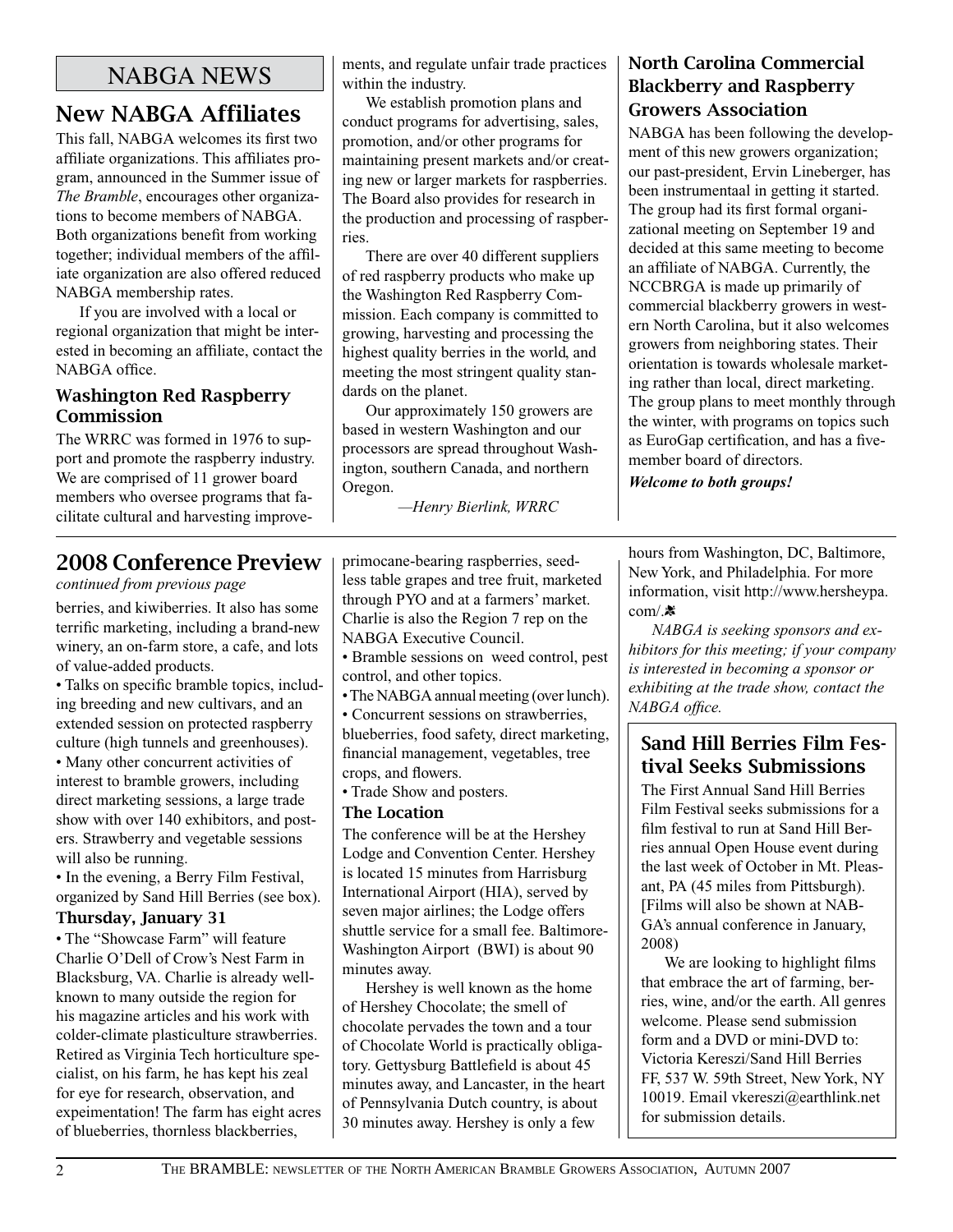# New Natchez Thornless **Blackberry**

The University of Arkansas has recently released a new blackberry variety, developed in John Clark's breeding program. Plants should be available next year.

**Season of Ripening:** Early, near that of Arapaho and occasionally 2-3 days earlier. First ripe date on average is June 3, compared to Ouachita, June 10 and Apache, June 19. It is intended that Natchez be used as a replacement for Arapaho for the early season.

**Yield Potential:** Recorded yields for Natchez have been twice that of Arapaho in research plantings. Yields are usually comparable to Ouachita and Apache.

**Berry Size:** Berries are large, on average 8 to 9 g, often comparable in size to Apache and larger than Arapaho, Ouachita, and Navaho. Berry size remains large for the fruiting season.

**Quality:** Good, rated comparable to Arapaho in flavor but slightly lower than Apache, Navaho, and Ouachita. Soluble solids average about 9.5% in most measurements, slightly lower than Ouachita and Navaho. White drupelets are seldom seen on Natchez.

**Post-harvest Handling Potential:** Very good, with performance usually exceeding Arapaho and comparable to the other thornless Arkansas cultivars. Fruit firmness was rated slightly lower for Natchez compared to other Arkansas thornless, but storage performance did not show firmness concerns, and had low leak and reddening ratings after one week of refrigerated storage. Natchez is recommended for planting for shipping.

**Canes:** Erect to semi-erect, thornless. Canes are not as erect as Ouachita or Apache. Although Natchez can be grown in a hedgerow, it is recommended that support wires on either side of the cane row be utilized to maintain an upright canopy as is common in commercial culture.

**Disease Resistance:** No substantial common diseases have been observed, with only slight anthracnose seen in one year of the observation period. No orange rust observed. Not screened fully for double blossom/rosette resistance although no evidence of this disease has been seen. It is assumed Natchez will



*This list was developed by Dr. Gina Fernandez, Small* 

*Fruit Specialist at NC State University and reviewed and revised with the assistance of Dr. Marvin Pritts at Cornell. Chores and timing may be somewhat different in your area or for your cropping system.* 

#### *Plant growth and development*

 $\Box$  Primocanes continue to grow but slow down.

- $\Box$  Flower buds start to form in leaf axils on summer-fruiting types.
- $\Box$  Carbohydrates and nutrients in canes begin to move into the roots.
- $\Box$  Primocane leaves senesce late fall.

 $\Box$  Primocane fruiting types begin to flower in late summer/early fall and fruit matures until frost in fall.

#### *Harvest*

 $\Box$  Harvest primocane fruiting raspberries.

#### *Pruning and trellising*

 $\square$  Spent floricanes should be removed as soon as possible.

- $\Box$  Optimal time to prune is after the coldest part of the winter is over. However pruning can start in late fall if plantings are large (late winter for smaller plantings).
- $\Box$  Start trellis repairs after plants have defoliated.

### *Weed management*

Many spring and summer weed problems can be best managed with fall- and win-

have resistance to double blossom comparable to other Arkansas thornless.

**Root Sprouting:** In a single-year evaluation, root sprouting of 94% was observed.

**Hardiness:** Not well evaluated for winter hardiness due to moderate winter temperatures in recent years. Withstood lows of 7°F at Clarksville with no damage.

**Chilling requirement:** Not measured but has had good budbreak with 500-600 hours. Anticipated to have similar chilling requirement to Arapaho of 400-500 hours or possibly lower.  $\ast$ 

ter-applied preemergent herbicides. Determine what weeds have been or could be a problem in your area. Check with your state's agricultural chemical manual and local extension agent for the best labeled chemicals to control these weeds.

#### *Insect and disease scouting*

- $\Box$  Continue scouting for insects and diseases and treat with pesticides if necessary (follow recommendations in your state).
- $\Box$  Remove damaged canes from field as soon as possible to lessen the impact of the pest.

#### *Planting*

- $\Box$  Growers in southern areas can plant in the fall.
- $\Box$  In cooler areas, prepare list of cultivars for next spring's new plantings. Find a commercial small fruit nursery list at www.smallfruits.org or www.hort. cornell.edu/nursery.

#### *Nutrient management*

- $\Box$  Take soil tests to determine fertility needs for new spring plantings.
- $\Box$  Non-nitrogenous fertilizers are best applied in the fall to established plantings.
- $\Box$  If soil is bare, plant an overwintering cover crop (e.g. rye) to build organic matter and slow soil erosion.

### *Marketing and miscellaneous*

- $\Box$  Order containers for next season.
- $\Box$  Make contacts for selling fruit next season.
- □ Plan on attending NABGA's annual meeting in Hershey, PA in late January. (See page 1-2)

**The BRAMBLE** is a quarterly publication of the North American Bramble Growers Association (NABGA) and is a benefit of membership in the association. For sample copy, reprint permision, membership information, and advertising rates, contact

NABGA 1138 Rock Rest Road Pittsboro, NC 27312 Phone: 919-542-3687 Fax: 919-542-4037 Email: nabga@mindspring.com Web:www.raspberryblackberry.com *The Bramble © NABGA 2007*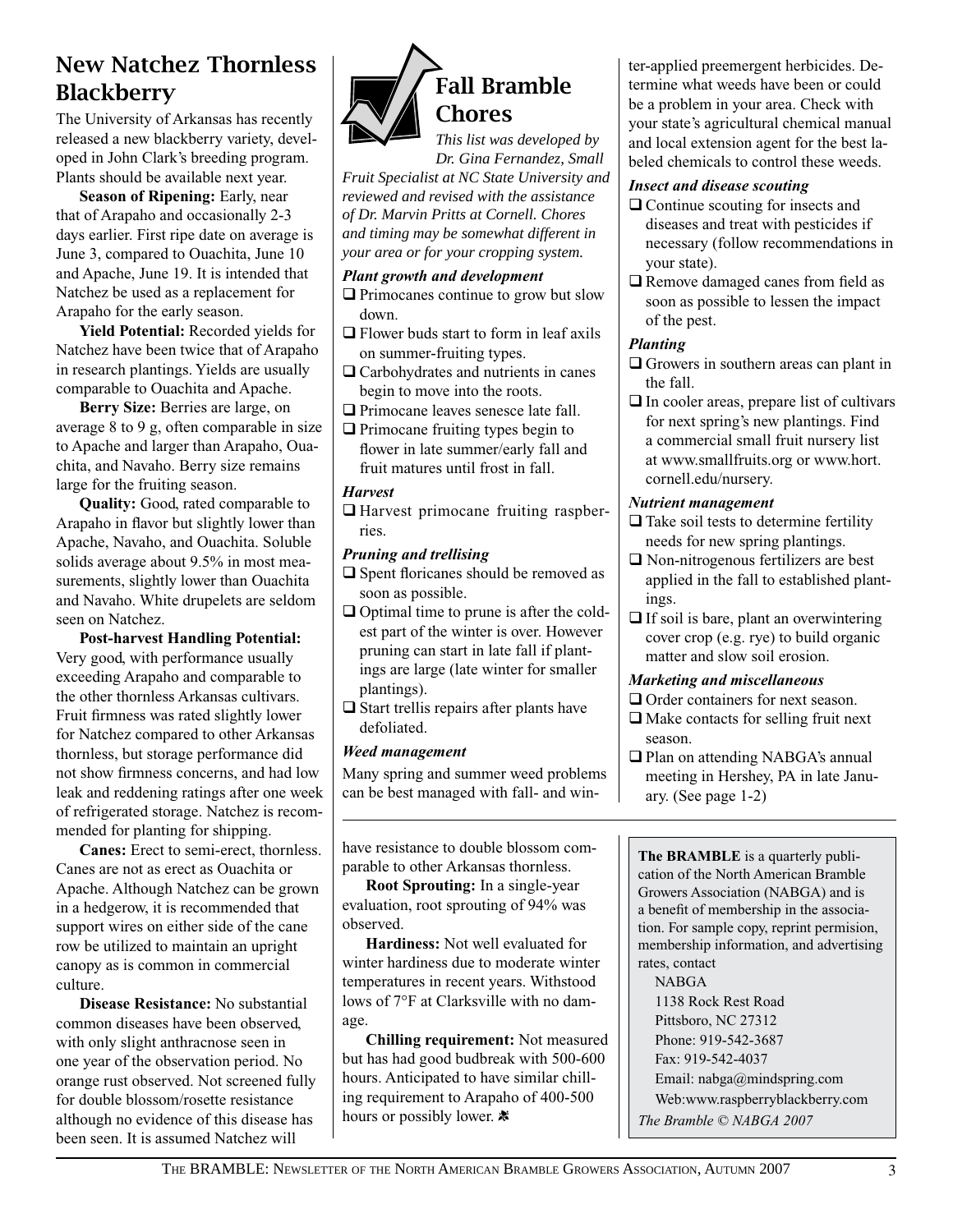# Berries in the News

### Blackberries in the *NY Times*

On July 25, the *New York Times* published "At Last, Sweet Blackberries Stay the Course" by David Karp, a Californiabased writer who has written about brambles before. He interviewed a number of NABGA members for the article.

The article says supermarket blackberries tended to be tart and bitter, compared with wild blackberries, but says that lately, "blackberries have joined strawberries, raspberries and blueberries as snackable fruits available in groceries year-round, because growers have been planting varieties sweet enough to eat plain even when picked early to withstand shipping cross-country."

It reports that annual sales of fresh blackberries have tripled in the last five years, to about 60 million pounds. "Sales could grow further as advances in breeding open more areas to cultivation, extend the season and make available exquisite varieties from the West Coast."

Some of this growth is ascribed to growth in the Southeast, where marketer (and NABGA member) SunnyRidge

Farm concentrates on selling the sweeter Arkansas-bred varieties, grown on farm in Georgia, Arkansas and North Carolina. Driscoll also has developed improved varieties for its California growers.

Karp notes that Mexican growers produce blackberries from October to May, using chemical defoliants and growth regulators to simulate the seasons of higher latitudes. "Mexico didn't even grow blackberries commercially before 1990. Now, after the United States and Serbia, it's the world's third largest producer, mostly of the recently adopted Tupy variety, which is sweet but can leave a bitter aftertaste."

He awards his best-flavor award to West Coast varieties such as Marion and Boysen, sold fresh locally on the West Coast, but too delicate to ship. An interesting fact from the article: "Most of the nation's Marions are grown south of Portland, Oregon, where a majority of the growers are members of the Russian Orthodox Old Believers sect, who settled in the area starting in the 1960s. The harvest, in July, is mechanized and nocturnal... 'The berries come off easier

at night, and hold up better, too.'"

Karp comments that work with primocane selections [the NABG Research Foundation supports this] may develop varieties that allow more successful blackberry production in the Northeast, where winter cold often damages the canes of better varieties. Oregon breeder Chad Finn is also working to produce new varieties with flavor as good as Marion but firm enough to ship.  $\ast$ 

*You can see the full article on the web at www.nytimes.com/2007/07/25/dining/ 25blac.html. We thank David Karp for his continuing interest in the berry industry. He is working on a book on fruit, to be published by WW Norton.*

### Berry Health Research

The entire June 2007 issue of the journal *Molecular Nutrition and Food Research*  was recently is dedicated to berries. The editorial introducing the issue notes, "Several papers in this special edition provide evidence from *in vitro* studies that indicate that several anthocyanins found in berries have a range of potentially anti-cancer and anti-heart disease properties including antioxidant activity,



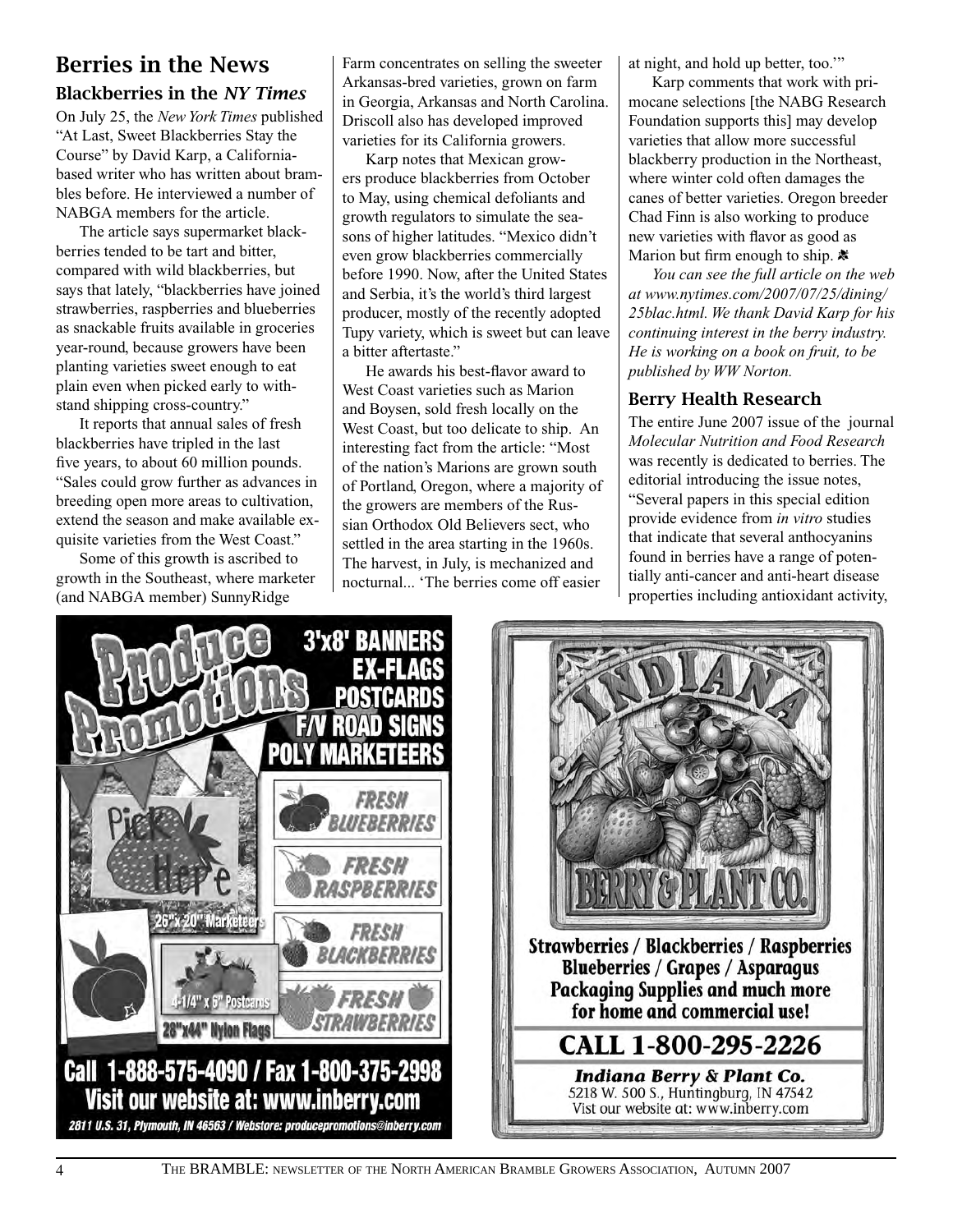amelioration of DNA damage, and antiinflammatory responses. If such effects also occur *in vivo*, berries may have a particularly important putative role in the prevention of chronic diseases. However, any health benefit of anthocyanins depends on their bioavailability. Consequently, the important and contentious issue of the degree to which they are absorbed from the diet and subsequently metabolized are also discussed in several papers in this special edition.

"...Increasing berry intake in the population requires coordination of many disparate interests such as growers, food processors, and health promotion agencies. An example of such a successful strategy is the Finnish approach whereby berry consumption has markedly increased in response to diet and lifestye initiatives. Similar initiatives in other countries, such as the Scottish "Berry Project" (www.berryscotland. com/) are being developed in order to increase the production, sales, and consumption of soft fruits as part of the attempt to facilitate the reduction of chronic diet-related disease.

The papers themselves are very technical, but access may be purchased at http://www3.interscience.wiley.com/ cgi-bin/jhome/109582333. The issue is Volume 51, Issue 6. $\ddot{\mathbf{x}}$ 

# Botrytis Gray Mold Control in Fall Raspberries

*By Annemiek Schilder, Dept. of Plant Pathology, Michigan State University*

Gray mold, caused by the fungus *Botrytis cinerea,* is one of the most important diseases affecting fall raspberries. Fall raspberries are usually at greater risk of infection than summer raspberries because of the prevailing weather conditions, such as lower temperatures, heavy dews and frequent precipitation. Cool, wet weather, and heavy rains in the late summer and fall that keep the plants wet for extended periods are conducive to development of the fungus and infection of the fruit.

Typical symptoms include a brown discoloration of the fruit and the presence of a gray fuzzy mold, which can rapidly develop and spread to neighboring healthy berries. Symptoms tend to be more severe inside the canopy and on clusters that are closer to the ground. Even if berries look perfectly healthy at harvest, they can change to a moldy mass within 24-48 hours.

*Botrytis cinerea* is a ubiquitous fungus, which is able to grow and sporulate profusely on dead organic matter. It overwinters in old infected canes and plant debris. The spores are airborne and can travel long distances on the wind.

## Promoting Bramble Fruit

NABGA is being approached with increasing frequency by companies eager to work with us in promotions. For example, we've been approached by a company marketing a new Berry Crisp cooking kit (just add berries) that could be carried by retail farm markets and may offer the possiblity of cooperative coupons (if you want to know more, contact the NABGA office). We've also been approached by a company that places coupons in newspapers and point-of-purchase advertising in grocery stores.

The wide variety of our members, both in geography, size, and type of marketing, plus NABGA's very limited funds makes any of this this problematic, yet there is certainly huge room for growth in berry consumption, and the value of opportunities for promoting bramble fruit to consumers is high. A lot of larger commodity organizations do this very well. Think "Got Milk?" It's a situation where perhaps NABGA can creatively combine with other partners, such as the large marketers of berry fruit, processors, producers of products that go well with berries, and other berry organizations.

NABGA's recent promotional efforts have included preparing health benefit handouts and recipe cards that our individual members can use with their own customers, and some outreach to the media., but what else should we do? What works best for you? What do you need? Who might be our partners? And what ideas do you have? Health benefits are in the news, and the time seems ripe!

Contact any member of the Executive Council or the NABGA office.

When the spores land on plant surfaces, they germinate and can invade the plant tissues directly or through wounds. Overripe berries and bruised berries are particularly susceptible to infection. Latent flower infections, even though they do occur, are not as important in raspberries as they are in strawberries.

Cultural methods are very important for control of Botrytis gray mold. Choosing a site with good air flow can reduce humidity in the canopy considerably. Low-density plantings, narrow rows and trellising can also reduce a buildup of humidity. Good weed control and moderate fertilizer use to avoid lush growth are also important. Selecting a resistant cultivar or, at the minimum, avoiding highly susceptible cultivars will help to reduce the need for control measures. During picking, avoid handling infected berries, since spores can be transferred on hands to healthy berries. Timely harvesting and rapid post-harvest cooling can also help to reduce losses to Botrytis gray mold

Several fungicides are labeled for control of Botrytis in raspberries. Fungicide sprays during bloom are important to prevent pre-harvest infections, while post-harvest infections can be reduced by sprays close to harvest. Switch (cyprodinil + fludioxonil) is a reduced-risk fungicide with excellent systemic and protectant activity against gray mold. It has a 0-day pre-harvest interval (PHI). Another good option is Elevate (fenhexamid), which is a reduced-risk, locally systemic fungicide with a 0-day PHI. Since these fungicides are in different chemical classes, they can be alternated for fungicide resistance management. My recommendation is to save Switch and Elevate for critical sprays, e.g., during wet periods and for sprays closer to harvest. Other fungicides that may be used in the spray program are Captevate (captan + fenhexamid) (3-day PHI), Pristine (pyraclostrobin + boscalid) (0 day PHI), Captan (captan) (3-day PHI), Rovral (iprodione) (0-day PHI) and Nova (myclobutanil) (0-day PHI). To improve the efficacy of Rovral, an adjuvant should be added. Pristine and Nova also provide excellent control of late leaf rust, which sometimes infects the leaves and fruit of fall raspberries.  $*$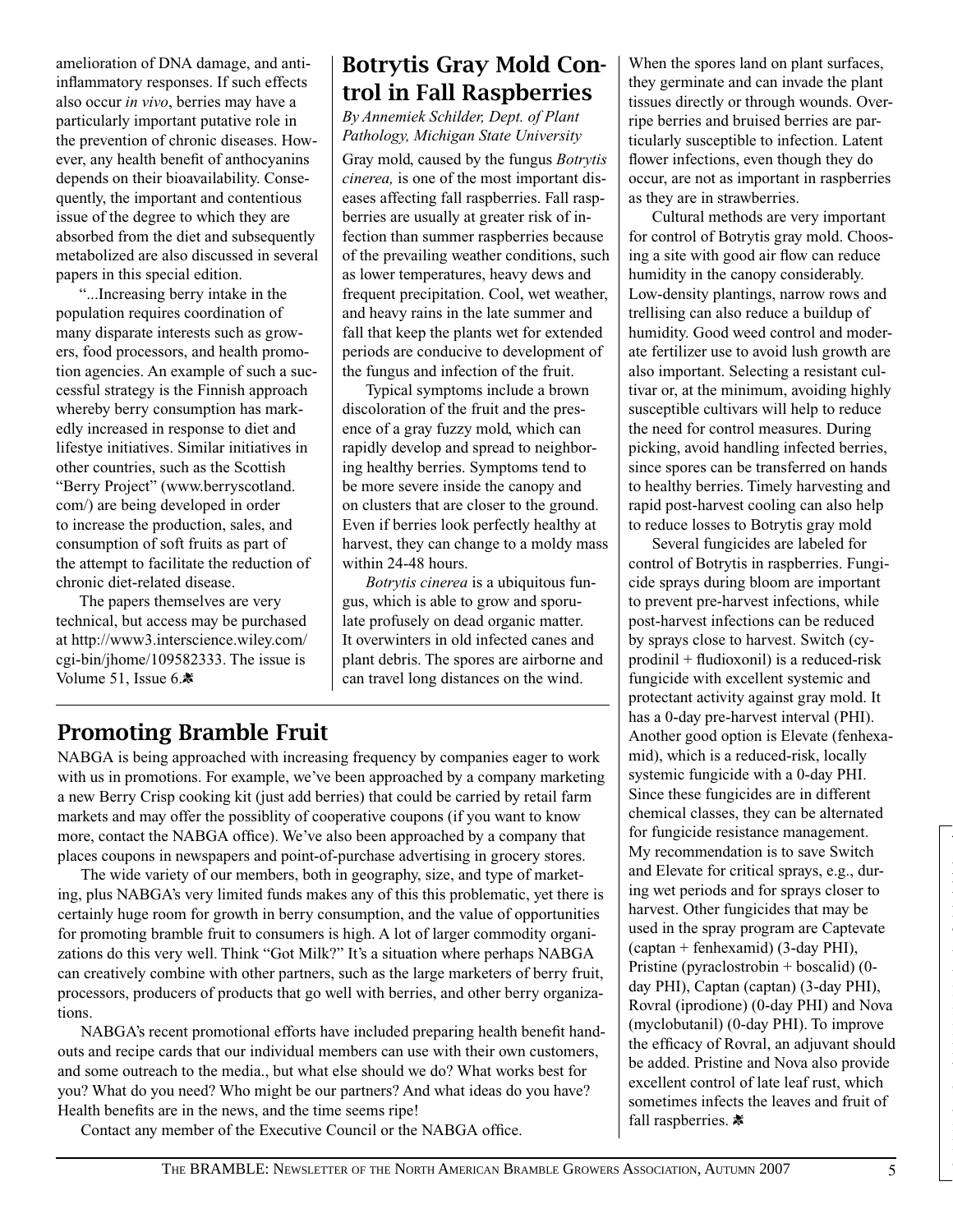# Raising Premium Fruit

At New York City's Greenmarket in Union Square, people line up to get Jack Torrice's raspberries on Saturday morning. They pay \$6.00 for a half pint. Sometimes they buy a lot of them. Jack says that when one man who usually bought a dozen instead bought thirty, he asked him about it. "I just really like raspberries," the man said. Though the market runs 8 am until 6 pm, Jack always sells out by 11:30. Chefs call him up to find out when he will start coming.

Why the fuss? Jack Torrice raises greenhouse raspberries. His raspberry harvest season starts in mid-April and finishes in mid-June, about two weeks before the field-grown raspberries from New Jersey and Pennsylvania start to come into the Greenmarket. Raspberries are all he's allowed to sell there; although he also has flowers at that time of year, this well-established, popular farmers' market only gives out new spaces based on products needed, and they already had plenty of flower growers.

Jack and his wife, Martha, farm in Oswego, NY, a six-hour drive from New York City. The main crops at Fruit Valley Orchard are tree fruit – they have about 60 acres of apples, pears, and cherries plus a couple of greenhouses of flowers. Everything sells locally except the raspberries; he could never get that kind of price in Oswego.

A few years ago, diversifying, he planted about a fifth-acre of raspberries for PYO. Then, after he heard a talk on

### Blackberry Cookbook Under Construction

Tom Doyle of Doyle's Thornless Blackberries is revising and reorganizing the cookbook his nursery sells. The current cookbook has 150 recipes, and the new one will be bigger. He plans to make copies available at a reduced price to other NABGA members. Contact Tom at tomdoyle@ fruitsandberries.com or 812-254- 2654. He'd like to hear from you soon to help him decide how many to print.



*In early April, the berries are just starting to ripen in the greenhouse. Orange twine supports the plants. Photo by Dena Fiacchino.*

greenhouse raspberry production at a NY growers conference, he bought Cornell's *Greenhouse Raspberry Production Guide* (see box), and gave it a try. "They are a lot more fun to grow indoors," says Jack.

He started three years ago with one 20 x 72 greenhouse and 128 raspberry plants, putting them in 3-gallon pots, with a soilless potting mix and drip irrigation. The following year, he moved the plants to a 30 x 90 greenhouse, and increased to 180 plants. Last year, he had divided some of these and had 305 plants in two 30 x 90 greenhouses; he will add another 45 plants to fill them up this year. About four-fifths of the plants are Tulameen and the rest are Titan.

In late June, the plants are moved outside, where they stay until they receive their requisite 800 chilling hours. Then, Jack moves them into the greenhouse and fires up the heat, and they break dormancy in a few weeks. Usually they have fulfilled their chilling requirement by January first, though last year it was so warm, they didn't meet this requirement until the end of January, which threw the harvest season off. And last year, the Tulameen plants suffered major cold damage when the weather dropped to 12

degrees before Christmas. In hindsight, he says, he should have moved the plants indoors, but he hadn't expected it to get that cold, and it is a *lot* of work to move all those pots. The Titan plants weren't affected.

Jack buys a box of bumblebees for each greenhouse for pollination, carefully screening off the fans so they don't get chewed up. He has not had to spray for pests or diseases in the greenhouse, but notes that if a problem happens in the greenhouse, it can get out of hand in a hurry. One year, spider mites started to build up, but it was at the end of the season, so after he took them outside, he sprayed them with dormant oil.

Jack starts picking on Sunday for next Saturday's market. The secret of success for this extended shelf life is that all the fruit is harvested with the calyx intact: the berries are clipped from the plant with scissors instead of being pulled off the plant. The stems are cut very short so that they don't poke holes in other berries. The fruit are harvested directly into clamshells and then stored at the recommended 37 degrees. When he sells, Jack does not distinguish between berries picked almost a week ago and those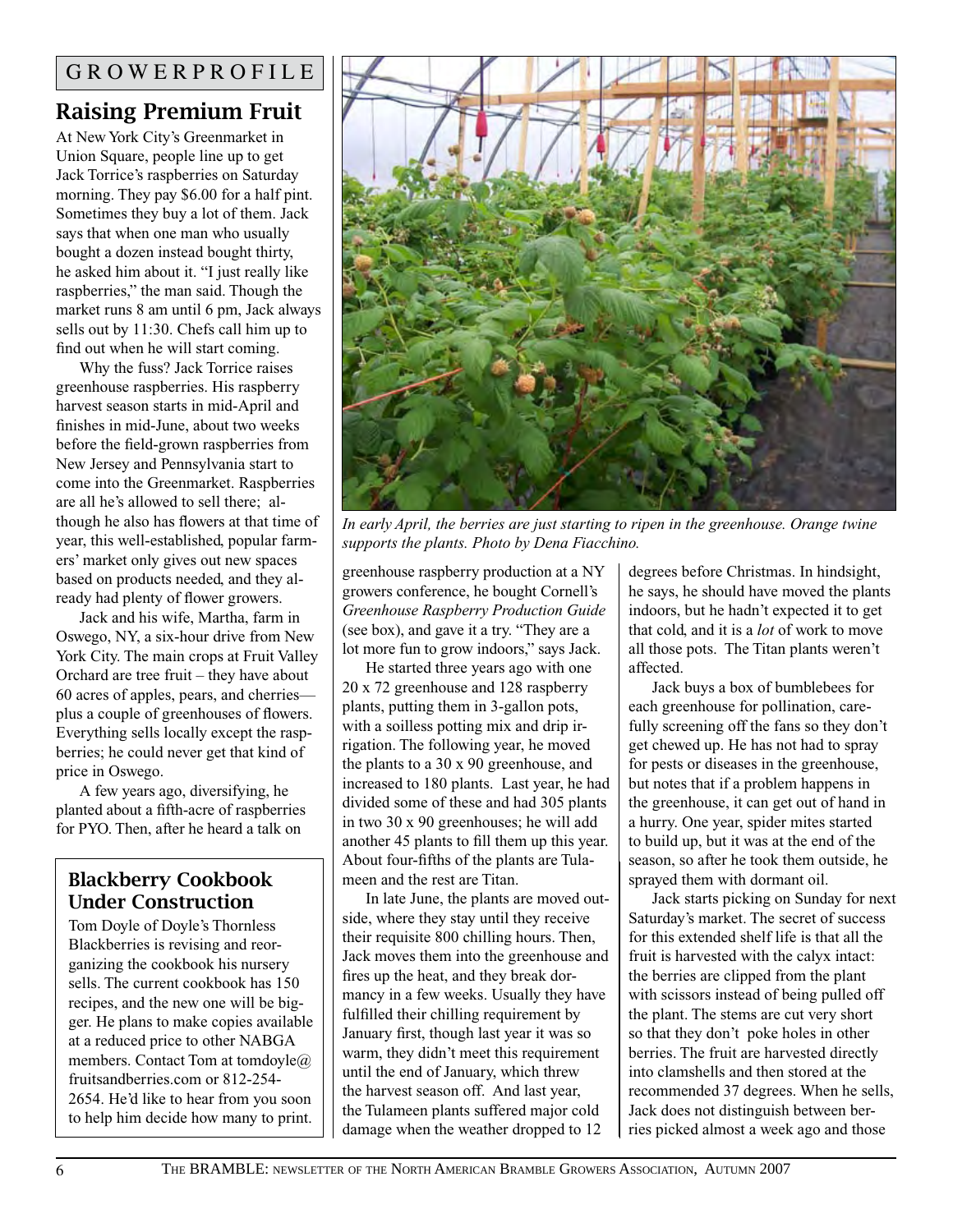

*A few weeks later than in the photo to left, in late April or early May, plants are much taller and berries are being harvested. Photo by Dena Fiacchino.*

picked the day before the market. Says Jack, "Often people say that they just finished the ones they bought last week – and those berries are almost two weeks old." The berries are big and with those little stems, sometimes people even think they are strawberries.

At the peak of the season, it takes two people about 5-6 hours to pick all the fruit. Clipping the berries is a little slower than regular picking, but, says Jack, "We have it down to a science." So far, they've been able to do most of the picking with just family labor. At full production (which will increase since the plantings are increasing), he's taken up to 350 half-pints to the market. The fewest half-pints he's taken has been 30, but since the Torrices have a son on Long Island, they could drop by the market that day on their way.

Jack has no doubt that he is making money with the raspberries; though the freeze damage last winter cut into his production severely last year, he still did better than break even. Certainly he's enjoying growing and selling them. His customers' enthusiasm must be inspiring and help make that long drive worthwhile.  $\ast$ 



### Protected Raspberry Culture To Be Featured at the 2008 NABGA Conference

Plan to attend this "mini-workshop" on Wednesday, afternoon, January 30! Both greenhouse and high tunnel production will be addressed. Comments Ralph Cramer of Haygrove Tunnels, "Raspberries respond extremely well to tunnels. Growers report that compared to field production, the shelf life is more than double and the yield is more than triple. Plus the average price is higher because they harvest earlier and later than the field. One tunnel grower is averages 11,000 pounds per acre on 12 acres of tunneled Autumn Britten and he harvested 14,000 pounds on his best acre. He rarely has to spray any fungicides. As he says, "Growing raspberries in tunnels is a no-brainer."

### Resources

*Greenhouse Raspberry Production Guide*, Dept. of Horticulture, Publication 23, by Kurt Koester and Marvin Pritts, 38 pages.

The online version can be viewed or downloaded at www.fruit.cornell.edu/Berries/ bramblepdf/ghrasp.pdf. To order bound copies, send a check for \$9.50 (payable to Cornell University) to: Dept. of Horticulture

> Attention: Max Welcome 134a Plant Science Bldg. Cornell University Ithaca NY 14853-5904

#### *From www.fruit.cornell.edu/Berries/:*

Winter greenhouse raspberry production has many advantages for northern growers, including:

- **•** Little to no domestic competition.
- **•** Retail price is between \$3.00 and \$6.00 per half pint.
- **•** Greenhouses are often empty between December and April.
- **•** Farm labor is generally underutilized in winter.
- **•** Raspberries grow best at cool temperatures.
- **•** Raspberries do not require supplemental light to produce fruit.
- **•** Raspberries can be produced in greenhouses without pesticides.
- **•** They can be harvested close to market at the peak of flavor.
- **•** Quality is superb.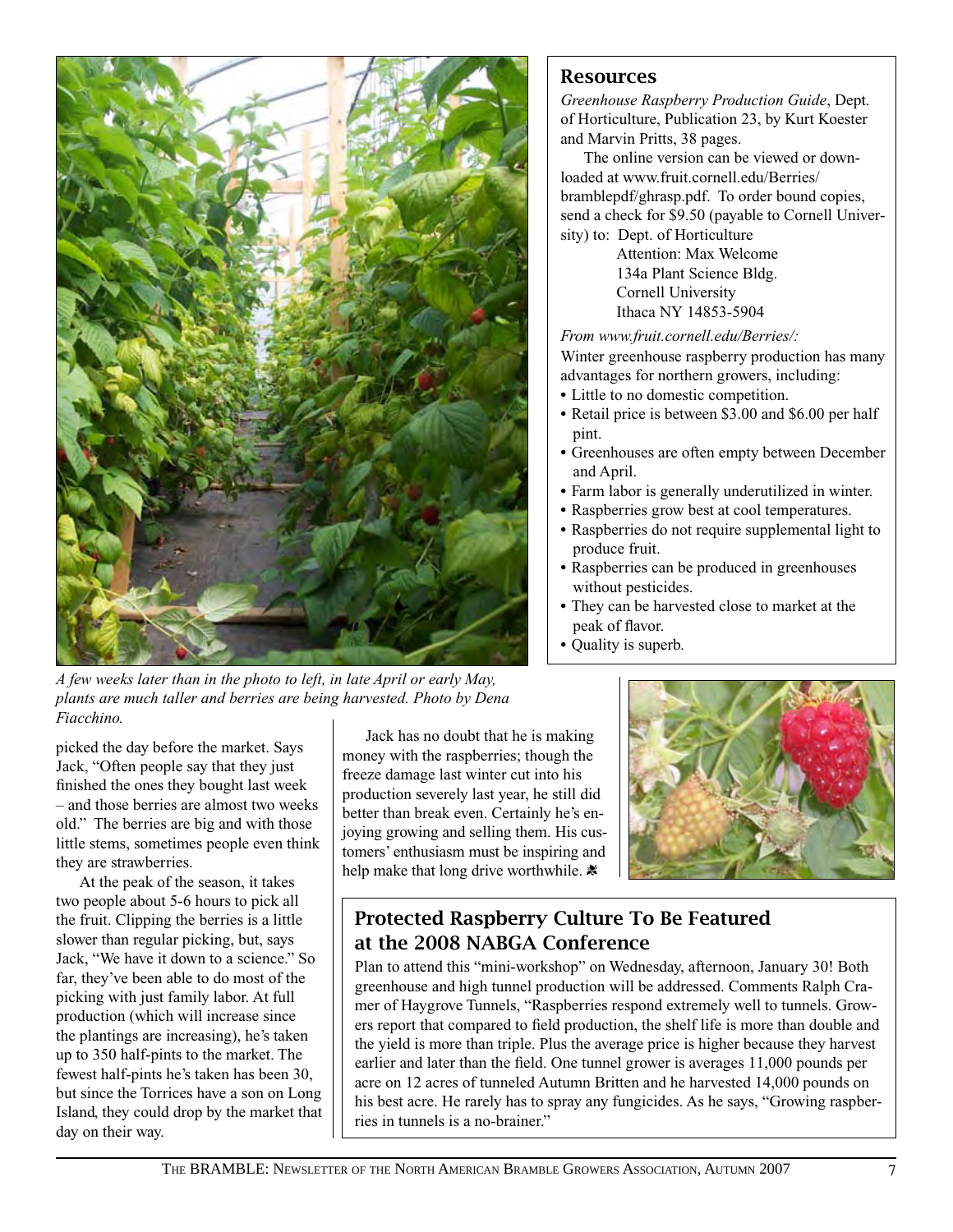### New NABGA Recipe Cards

The page to right features one of NABGA's new Recipe Card masters, created as an easy to use resource for members who want recipes to give out to their customers. A notice of the launch of this resource was sent out to members via email in July. The recipe card masters are designed so that you can easily and inexpensively photocopy them in whatever quantities you want. The page you see here features four of the eight raspberry recipes that have been selected; there are also two pages of blackberry recipes and a page of black raspberry recipes. These are ready-to-print pdf files that can be downloaded from the Members Only section of our website. If you don't have a computer, I can send you hard-copies via mail. You can take (or email) them to a copy shop or print them out on your own printer. The pages will cut into individual recipe cards that fit nicely into a 4 x 6 recipe box, one of the standard sizes. You can put your own farm information on the back of each card.

 I "consumer tested" these at a Blackberry Festival in Lenoir, NC in July, and

they were very popular. I experimented, printing them on colored and white paper and on cardstock, and I can't say that people picked up one more quickly than another; it's mostly a matter of cost and preference what you choose. I also printed some full, uncut pages of all the recipes which I gave to people who looked like they wanted all of them, so they didn't spend a lot of time picking through my stacks. In the process, I realized that there are some drawbacks to having four differ-



*Ervin Lineberber and Debby Wechsler at the NC Blackberry Festival in Lenoir, NC. NABGA's recipe cards were popular and fairgoers were awed by the size of commercial blackberries. NABGA's participation and Recipe Contest prizes were sponsored by SunnyRidge Farm and Jones Farms. Photo by Tammy Koukoulis Photography.*

ent recipes on one card – one can be a lot more or less popular and they may not get picked up at the same rate. When I get time, I will also create single-recipe versions that are "four-up."

With this standardized design, these are very easy for me to make, and I can make as many as we have good recipes. Let me know what you'd like.

*— Debby Wechsler* 

# We Sell Micropropagated, Certified/Virus-Indexed Blackberry Plants

*All Greenhouse Grown*

### **Varieties**

**Apache\* thornless Arapaho\* thornless Chickasaw\* Chester thornless Kiowa\* Navaho\* thornless Ouachita\* Triple Crown thornless**  \* Patented



# Jones Farms

**7094 Honeysuckle Lane, Bailey, NC 27807 252-235-3248 home 252-399-9844 mobile email: jonesfarmsnc@aol.com**

# World Famous Doyle's Thornless Blackberry Look what you can get from one plant

Totally thornless and does not sucker Yields 10–20 gallons per plant! Proven producer since 1975! Grows from Alaska to Florida ALL 50 states

Just one Doyle Thornless Blackberry yields more than 30 ordinary plants!

Large, Sweet, Juicy Berries—sooo good!

Adapts to patios and small yard  $-$  a big plus



No other black-

THOMAS E. DOYLE (6/26/1900–1/13/01)

berry compares to the Doyle! Great for commercial growers.

DOYLE'S THORNLESS BLACKBERRY INC. **1600 Bedford Road • Washington, IN 47501 Tom Doyle 812-254-2654 fax 812-254-2655 tomdoyle@fruitsandberries.com www.fruitsandberries.com**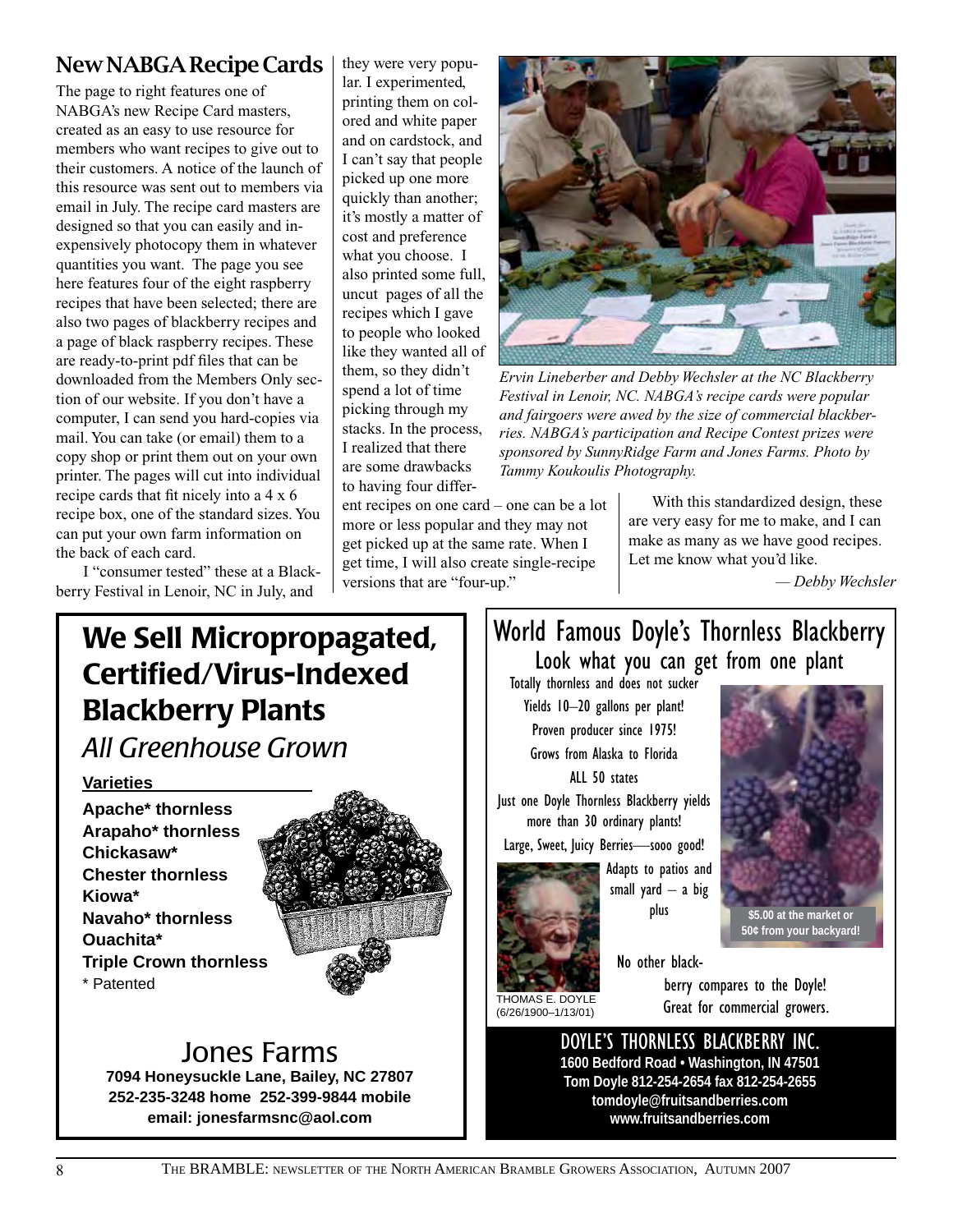|                                                                                                                                                                                                                                                                                                                                                                                                                                                     | BAVARIAN RASPBERRY CREAM PIE                                                                                                                                                                                                                                                             |                                                                                                                                                                                                                | ROYAL RASPBERRY CAKE                                                                                                                                                                                                                                                                                                                                                                                                                                                                                                                                                                                                                                                                                                                                                                                                                                                                                                                                                                                                                                                |
|-----------------------------------------------------------------------------------------------------------------------------------------------------------------------------------------------------------------------------------------------------------------------------------------------------------------------------------------------------------------------------------------------------------------------------------------------------|------------------------------------------------------------------------------------------------------------------------------------------------------------------------------------------------------------------------------------------------------------------------------------------|----------------------------------------------------------------------------------------------------------------------------------------------------------------------------------------------------------------|---------------------------------------------------------------------------------------------------------------------------------------------------------------------------------------------------------------------------------------------------------------------------------------------------------------------------------------------------------------------------------------------------------------------------------------------------------------------------------------------------------------------------------------------------------------------------------------------------------------------------------------------------------------------------------------------------------------------------------------------------------------------------------------------------------------------------------------------------------------------------------------------------------------------------------------------------------------------------------------------------------------------------------------------------------------------|
| Crush 1 quart (roughly 2 pints) raspberries and add one cup of sugar. Let<br>hour. Soak 2 tablespoons of gelatin in 3 tablespoons of water, dissolve in<br>almost set, fold in 2 cups of whipped cream. Pour into pie shell and cool.<br>From Nourse Farms, South Deerfield, MA (www.noursefarms.com).<br>For more recipes, visit www.raspberryblackberry.com.<br>1 baked cooled pie shell (9 inch)<br>2 pints raspberries (1 quart)<br>I cup sugar | spoons of boiling water. Stir into berries. Add one tablespoon lemon juice. When<br>stand <sub>1/2</sub><br>Sprinkle<br>top with granola, coconut, chocolate shavings, or more whipped cream and fresh<br>3 table-<br>2 cups of whipped cream<br>1 Tbsp. lemon juice<br>2 Tbsps. gelatin | 1/3 cup butter, room temperature<br>1 cup milk, room temperature<br>cream. Yield 16-20 servings.<br>egg, room temperature<br>2 cups all-purpose flour<br>1 Tbsp. baking powder<br>1 cup sugar<br>1/2 tsp. salt | until mixture is fluffy and light. Stir in egg; beat 1 minute. Combine milk and vanilla<br>the berries evenly over top of batter. Bake at 350 degrees for 30-35 minutes or until<br>ingredients, spread over cake, leaving berries exposed. Serve warm, with vanilla ice<br>Source: NABGA members Cindy and Frank Femling, Afton Applie Orchard, Hastings,<br>center of cake springs back when lightly touched. Cool 5 minutes. Combine glaze<br>MN.(www.aftonapple.com. For more recipes, visit www.raspberryblackberry.com.<br>31/2 cups fresh or frozen (unthawed)<br>addition. Spread cake batter in greased, floured 13x9x2-inch baking pan. Spread<br>softened butter with mixer; add sugar gradually, beating well after each addition<br>Add dry ingredients alternately with milk/vanilla mixture, beating well afer each<br>raspberries, whole, unsweetened<br>Stir together first three ingredients in a bowl with wire whisk; set aside. Cream<br>11/2 cups confectioners' sugar<br>2 Tbsp. cream or milk<br>1 tsp. vanilla<br>1 tsp. vanilla<br>Glaze: |
|                                                                                                                                                                                                                                                                                                                                                                                                                                                     |                                                                                                                                                                                                                                                                                          |                                                                                                                                                                                                                |                                                                                                                                                                                                                                                                                                                                                                                                                                                                                                                                                                                                                                                                                                                                                                                                                                                                                                                                                                                                                                                                     |
|                                                                                                                                                                                                                                                                                                                                                                                                                                                     | ENGLISH-STYLE RASPBERRY SUMMER PUDDING                                                                                                                                                                                                                                                   |                                                                                                                                                                                                                | RASPBERRY COBBLER                                                                                                                                                                                                                                                                                                                                                                                                                                                                                                                                                                                                                                                                                                                                                                                                                                                                                                                                                                                                                                                   |
| cups fresh raspberries<br>11/2 cups white sugar<br>1 tablespoon water                                                                                                                                                                                                                                                                                                                                                                               | 2 cups sweetened whipped cream<br>6 slices white bread                                                                                                                                                                                                                                   | 3 Tbsp.cornstarch<br>1 cup sugar<br>1 cup water                                                                                                                                                                | 3/4 cup sugar<br>1 cup flour<br>Topping:                                                                                                                                                                                                                                                                                                                                                                                                                                                                                                                                                                                                                                                                                                                                                                                                                                                                                                                                                                                                                            |
|                                                                                                                                                                                                                                                                                                                                                                                                                                                     | In a saucepan over medium heat, combine the sugar, water and raspberries. Cook,<br>stirring carefully so as not to damage the berries, until the mixture is hot and the                                                                                                                  | 4 cups fresh or frozen raspberries<br>1/2 tsp. vanilla                                                                                                                                                         | 1/4 cup margarine (or butter)<br>1 beaten egg                                                                                                                                                                                                                                                                                                                                                                                                                                                                                                                                                                                                                                                                                                                                                                                                                                                                                                                                                                                                                       |
| sugar is dissolved. Set aside to cool slightly.<br>refrigerate overnight.                                                                                                                                                                                                                                                                                                                                                                           | wrap. Place a weight on top of the bowl (like a heavy plate with a can on top), and<br>bread, and place the last slice of bread on top. Cover the bowl loosely with plastic<br>Line a 1-quart bowl with 5 slices of bread. Pour the raspberry mixture over the                           | browned.                                                                                                                                                                                                       | if making pie dough. Add egg. Mixture should appear crumbly. Sprinkle over fruit<br>Mix sugar, cornstarch, water, and vanilla. Cook over medium heat until thick. Add<br>berries and pour into baking dish. For topping, mix flour, sugar, and margarine as<br>mixture. Bake at 400 degrees for about 40-45 minutes or until topping is lightly                                                                                                                                                                                                                                                                                                                                                                                                                                                                                                                                                                                                                                                                                                                     |
| For more recipes, visit www.raspberryblackberry.com.<br>with whipped cream. Yield: Serves 4                                                                                                                                                                                                                                                                                                                                                         | The next day, remove plastic wrap, and invert onto a plate. Serve chilled topped                                                                                                                                                                                                         | Source: Champaign Berry Farm, a NABGA member farm in Cable, Ohio.<br>For more recipes, visit www.raspberryblackberry.com.                                                                                      |                                                                                                                                                                                                                                                                                                                                                                                                                                                                                                                                                                                                                                                                                                                                                                                                                                                                                                                                                                                                                                                                     |
|                                                                                                                                                                                                                                                                                                                                                                                                                                                     |                                                                                                                                                                                                                                                                                          |                                                                                                                                                                                                                |                                                                                                                                                                                                                                                                                                                                                                                                                                                                                                                                                                                                                                                                                                                                                                                                                                                                                                                                                                                                                                                                     |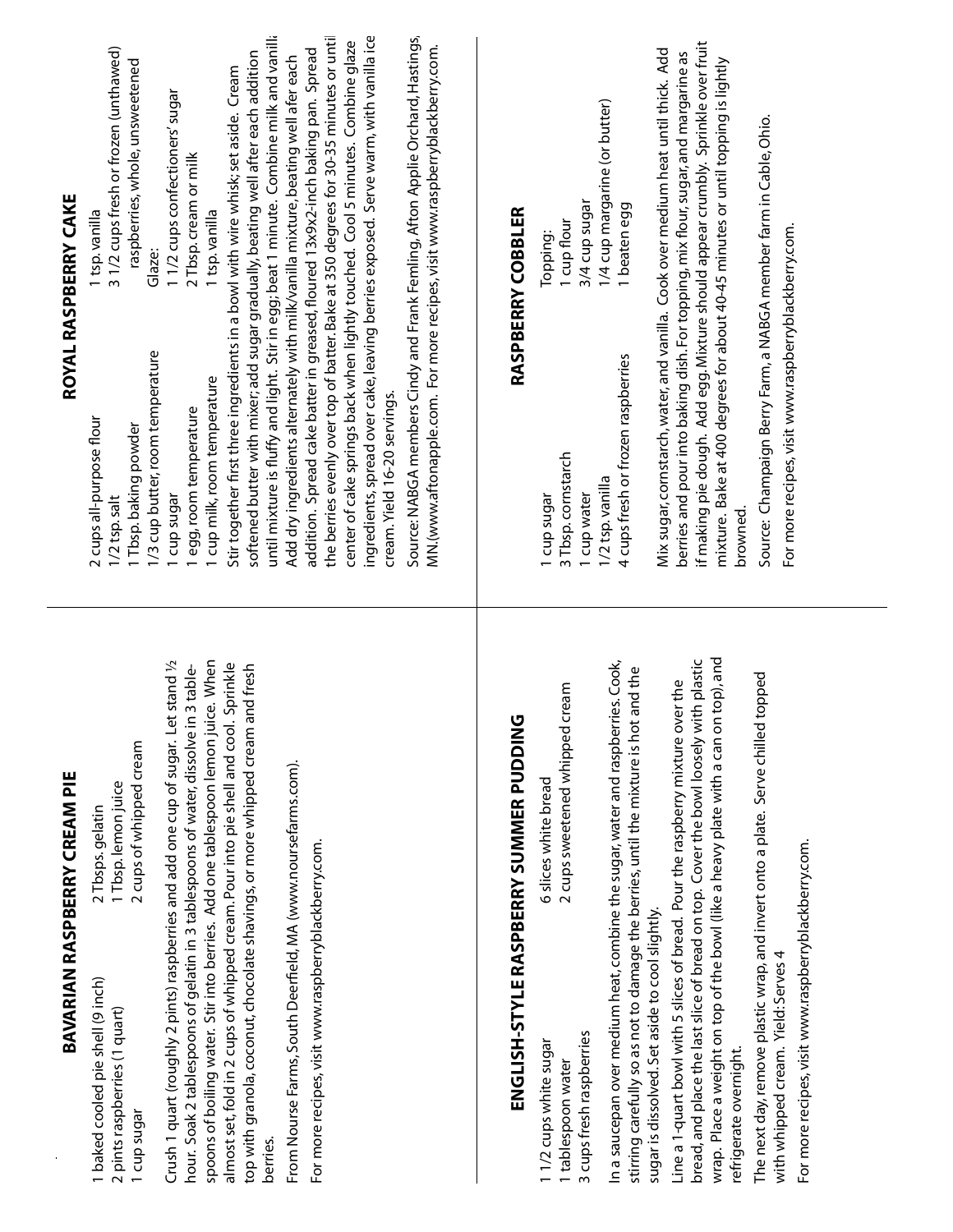### NABG Research Foundation

#### *Continued from page one*

plants and berries, their cultivation and farming, their precooling and shipping and the eradication and control of their diseases, pests, and predators."

Each year since 1999 (except 2002) a Request for Proposals (RFP) has been sent out to the bramble research community. As of 2007, 34 proposals have been funded for a total more than \$63,000. Typically, 4-10 proposals are submitted each year, NABGRF funds 3-7 proposals each year, and individual awards range from \$1000 to \$3,000.

Since 2005, the NABG Research Foundation has developed a cooperative funding arrangement with IR-4 (Interregional Research Project No. 4), a federal program that supports research on pest control tools for minor crops. Proposals submitted to the Foundation are also evaluated by IR-4 to determine if there is an opportunity for a collaborative arrangement for funding between the organizations. IR-4 reviews the proposals and notifies the Foundation which proposals it would be interested in funding cooperatively. Generally IR-4 and the NABG Research Foundation each provide about half the funding for these projects.

The NABG Research Foundation has a Board of Trustees, made up of 3-5 members of the NABGA Executive Council, and a Research Committee comprised of a Chair and 7-11 committee members (see website for names). Mem-

Solo

Single Bay Tunnels

**\$5895 (28'x200') Complete includes poly and roll-up doors**

bers hail from east to west coast, small to large farms, and private industry, nurseries, and University and USDA-ARS personnel. All members are asked to serve a minimum 3-year term.

#### RFP Process

The Request for Proposals is sent out by to the bramble research community via hard copy or email. In the past, the chairperson then compiled the proposals and sent them out to each member of the Research Committee for preliminary review. For the 2007 RFP, an electronic submission and evaluation system was instituted via the NABGA website (http://www. raspberryblackberry.org/Proposals/). Proposals were submitted electronically by researchers and evaluated electronically by the Committee. Reviewers rank proposals "Fund/Don't fund/Fund if money is available" and make comments.

Each year at the NABGA annual conference, the Research Committee meets and discusses each proposal for final recommendation as a group. Members discuss the preliminary rankings and rank proposals again collectively. The Research Committee then gives a list of

proposals to fund and a suggested level of funding to the NABGA Board of Trustees, which makes the final decision. Each awardee is notified by the Board of Trustees and is asked to submit a report suit-

Series 4

Multi-bay Tunnels

**1/2 acre to 100 acres call for quote**

1-866-HAYGROVE HAYGROVE.COM Dealer inquiries invited.

**Weather problems again? Call Haygrove**

able for publishing in an upcoming issue of *The Bramble* and if possible, speak at a future meeting of NABGA.

Although the level of funding from NABGRF is low compared to some other grower organizations, the impacts are great. Since NABGRF is the research arm of the only national bramble grower organization, its support is meaningful and our voice is heard by universities and by the Federal Government (USDA). Support from this organization has helped keep some research programs viable and enabled other programs to leverage additional funds from other sources.

Although NABRF has a general list of research priorities, the Research Committee also compiles a list of specific research priorities each year. The Research Committee welcomes suggestions from the NABGA membership. You can send your suggestions to either Gina\_Fernandez@ncsu.edu or to nabga@mindspring. com at any time during the year. Please also email Gina\_Fernandez@ncsu.edu or nabga@mindspring.com if you have any questions or would like additional information.  $*$ 

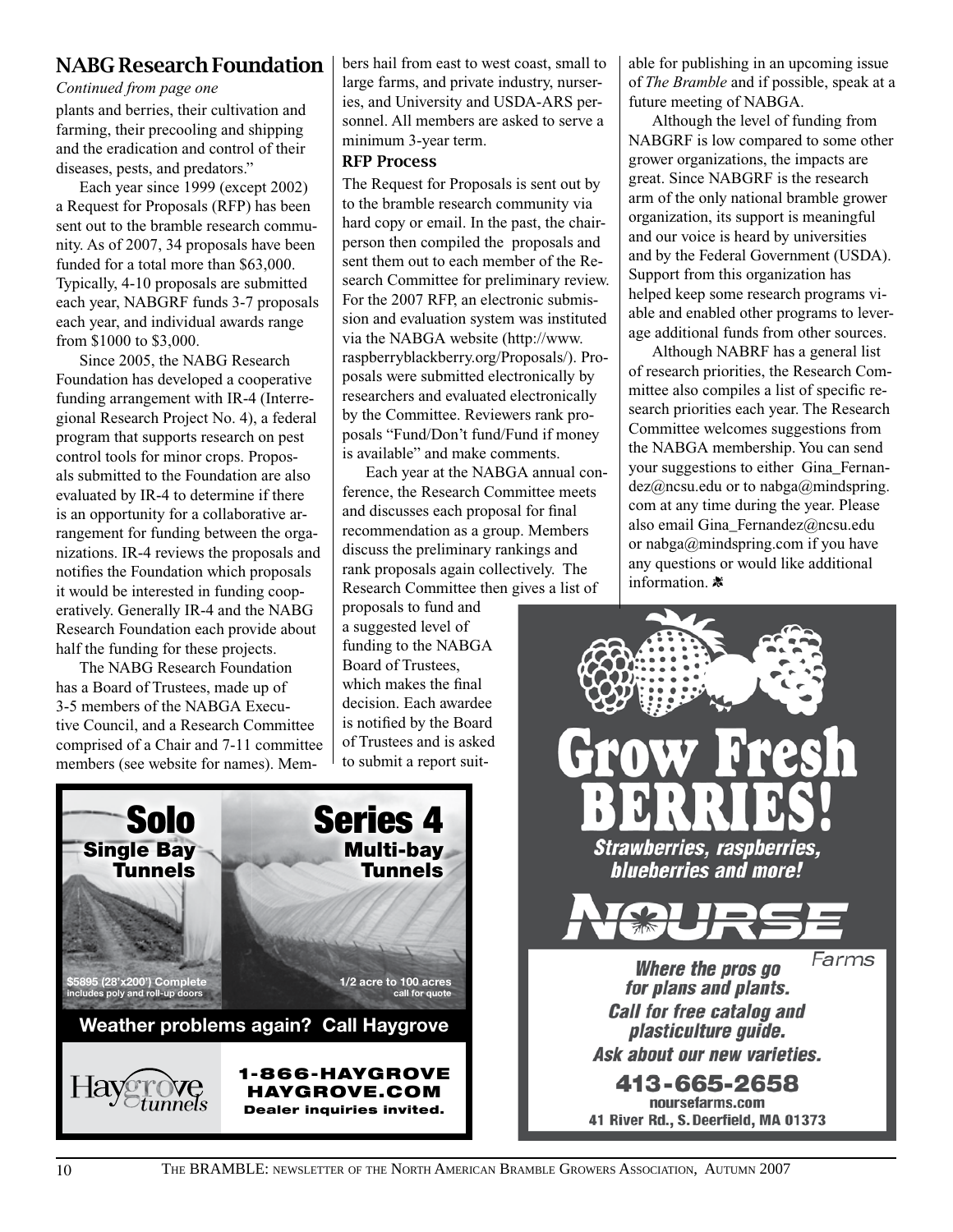# Food Safety in the Berry Patch

*Edited from an article by Sanja Ilic and Jeff LeJeune, Food Animal Health Research Program, and Doug Doohan, OSU Dept of Horticulture & Crop Science*

Pick-your-own berry operations are becoming increasingly popular, offering growers an additional market outlet and allowing folks of all ages to tour agricultural areas, experience life on the farm and enjoy fresh, locally grown fruit.

Strawberries, raspberries, blueberries, blackberries, and other small fruits are also full of vitamins, fiber and compounds such as anthocyanins and ellagic acid which several studies, including some by Ohio State University researchers, have found to be powerful cancerfighters.

In spite of their multiple benefits, fresh fruits and vegetables have been recently linked to several cases of foodborne illnesses involving dangerous bacteria and parasites.

When families visit the berry patch for a fun PYO experience, the last thing you want to have happen is for them to pick dangerous germs instead. To make that experience a safe one, food safety experts with OSU Extension and the Ohio Agricultural Research and Development Center recommend customers follow some basic hygiene and food-handling principles while at the farm, during

### **PLEASE WELCOME THESE NEW MEMBERS!**

Below are new members and corrections received since the newsletter was published in June.. You may want to clip or copy this list and attach it to your membership directory. An up-to-date list is also in the Members Only section of the website.

#### **Chrislyn Particka Sakuma Bros, Inc.** P.O. Box 427 Burlington, WA 98233 Phone: 360-57-6611 w Fax: 360-757-3936 chrislynp@sakumabros.com *Chrislyn is also a new member of the NABG Research Foundation Research Committee*

**Corrections/Changes: Bob and Colleen Blain:** 

**Barbara Hamilton:** 

now boco@riverfrontberryfarm.com

now b.j.hamilton@earthlink.net

**John Wuelzer Wuelzer Acres** 15403 W. 155th Terrace Olathe, KS 66062 Rusty@thewuelzers.com

### the trip back home, and in their kitchen. Simple Tips for Safe Harvesting and Enjoyment of PYO Berries

1. It may sound simple, but washing your hands and making sure the little ones do the same thing is one of the most effective ways to prevent food contamination. Wash your hands:

- Before picking fruit.
- After every visit to the bathroom.
- After a break or meal.
- After hand-to-face contact (e.g., coughing, sneezing, blowing nose).
- After handling any materials other than the berries.
- Use proper hand-washing techniques:
	- Wet hands, lather soap for 20 seconds (sing "Happy Birthday" twice).
	- Scrub well (especially fingernails and knuckles); use fingernail brushes if available.
	- Rinse.
	- Dry hands and wrists with paper towel.

*If there is no water?*

- Use hand wipes to remove soil.
- Use hand sanitizer.
- 2. Une the bathroom facilities provided by the PYO operation [not the field!].

3. Do not pick or eat berries that have fallen on the ground.

4. Place picked berries into clean con-

tainers. 5. Do not bring pets to the farm.

6. Remain in the designated picking area.

7. Dispose of garbage in trash bin provided.

#### During Transportation

When bringing the berries you picked home, it is important not to break the cold chain. Even though you may see unrefrigerated berries in the supermarket, fresh fruit should kept cold. Follow these tips: bring a cooler with ice packs with you, cool your berries as soon as possible, do not drive around with un-refrigerated berries for more than two hours.

### At home (preparation)

 Many case of foodborne illnesses result from mishandling food at home. The same applies to fresh fruit. Keep the following in mind upon returning from the berry patch: always refrigerate berries, wash berries before using, prevent crosscontamination of berries (and other fresh produce that will not be cooked) from potentially contaminated foods such as raw ground beef.  $*$ 

*Be sure to set up your PYO operation to make good hygiene easy for customers: provide water, trash cans, paper towels, and clean, attractove. easily accessible toilet facilities.*



Fax: 1-519-426-2573 www.strawberrytyme.com